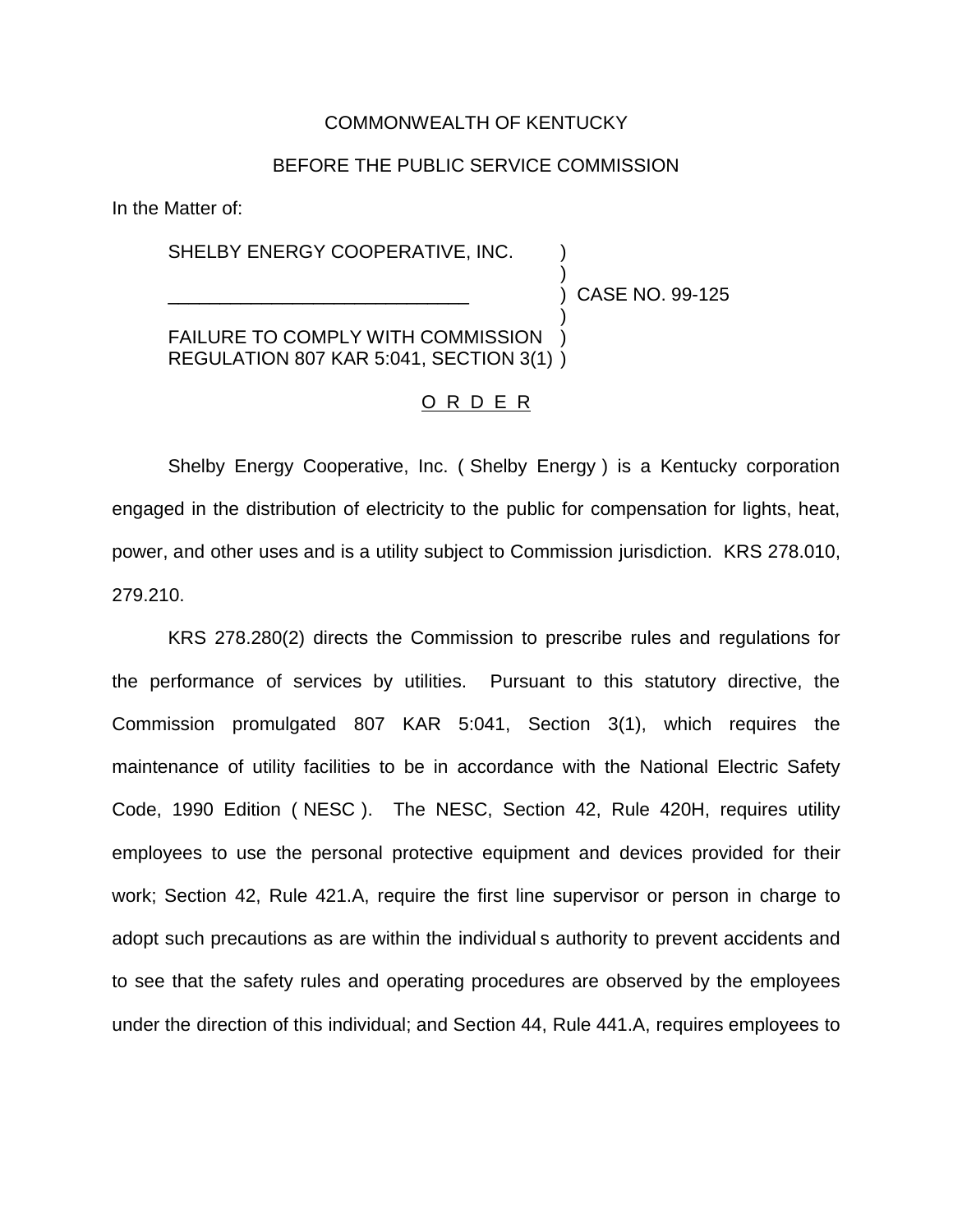maintain a specified minimum distance from energized lines, unless the employee or the line is insulated.

The Commission Staff submitted to the Commission a Utility Accident Investigation Report dated January 15, 1999, attached hereto as Appendix A, which alleges that on November 12, 1998 a Shelby Energy employee, Michael A. Clark, was in the process of making up a single-phase line assembly at a 3-phase take off pole. Mr. Clark was working in a aerial bucket when he contacted a 7,200 volt overhead cut out assembly and was fatally injured. Insulating material had been removed from the 3 phase take off pole installation, and Mr. Clark was not wearing his rubber gloves or sleeves at the time of the accident. The line supervisor, William Bramblett, was the supervisor in charge of the work site and was working on the ground below at the time of the accident.

The Utility Accident Investigation Report notes three probable violations of Commission regulations: 1) 807 KAR 5:041, Section 3(1), due to a violation of NESC Rule 420H, by Mr. Clark s failure to wear personal protective equipment and protective devices consisting of rubber gloves and sleeves; 2) 807 KAR 5:041, Section 3(1), due to a violation of NESC Rule 421A by the failure of Mr. Bramblett, the first line supervisor, to adopt such precautions within his authority to prevent accidents and to see that the safety rules and operating procedures were observed by the employee under his direction; and 3) 807 KAR 5:041, Section 3(1), due to a violation of NESC Rule 441, by Mr. Clark s failure to maintain the minimum specified distance from energized, uninsulated lines.

The Commission, on its own motion, HEREBY ORDERS that:

-2-